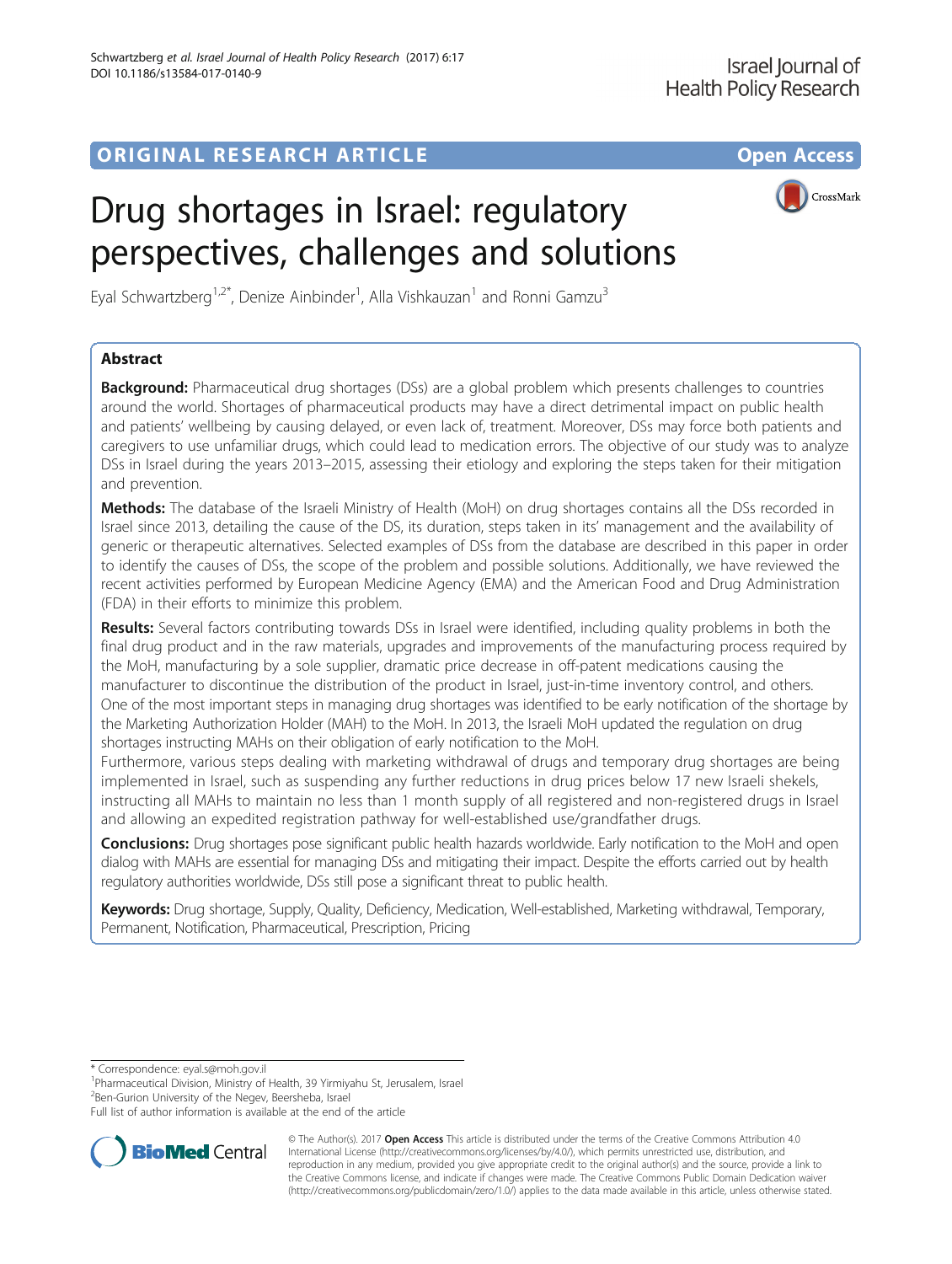## Background

A drug shortage (DS) is defined by the Food and Drug Administration (FDA) as a situation when: "the total supply of all clinically interchangeable versions of a FDA-regulated drug product is inadequate to meet the current or projected demand at the patient level" [\[1\]](#page-7-0).

DSs are a global problem relevant to countries regardless of size. In the United States (US), the number of prescription DSs more than tripled between 2005 and 2010, increasing from 61 in 2005 to 178 in 2010 [\[2](#page-7-0)]. This significant increase in the number of drugs in shortage resulted in several actions taken by the US government in order to address the problem. An executive order signed by the US President in 2011 and the FDA Safety and Innovation Act (FDASIA) passed in 2012, both aimed to expand the authority of FDA in managing DSs and to ensure advanced notification of anticipated shortages by Marketing Authorization Holders (MAH) to the FDA. Nevertheless, in spite of these efforts and their relative success in preventing DSs, announcements on new shortages appear on the FDA website almost every week.

As an additional step in coping with the DS challenge in the US, the FDA recently established the Drug Shortage Assistance Award program aiming to provide public recognition to drug companies and manufacturers who have worked in cooperation with the FDA and have implemented strategies to help ensure a steady supply of necessary drugs. Award letters posted on the FDA website recognize these companies for making a substantial contribution to preventing or alleviating a DS. Advocates of this initiative hope that these public letters will serve as an incentive for other companies to maintain a stable drug supply and avoid DSs by working together with the regulator.

Furthermore, a publicly available database of DSs was established on an FDA website, keeping all the stakeholders updated on new entries and resolved shortages [[3](#page-7-0)].

Data from the European Union (EU) is relatively lacking compared to the US and most DSs are dealt with at a national level. Nevertheless, the European Medicine Agency (EMA) is concerned with DSs as well, focusing mainly on shortages associated with quality defects affecting many EU countries. In November 2012, the EMA published a position paper on medicinal product supply shortages caused by manufacturing problems [\[4](#page-7-0)]. Subsequently, an implementation plan was issued in order to alleviate the increasing number of unforeseen DSs at a European Community level [[5\]](#page-7-0).

In 2014 the Organization of Economic Co-operation and Development (OECD) released a report from the Global Forum on Competition that focused on the distribution of pharmaceuticals [\[6](#page-7-0)]. Shortages in some OECD countries were described. The shortage problem was not confined to countries with severe financial crises such as Greece and Spain. The UK, for example, has suffered from systemic shortages and supply disruptions, mainly due to EU regulations allowing free movement of medicines within the EU (parallel trade) thereby impacting the balance of individual country supply and demand. UK authorities have responded by introducing legislation requiring pharmacists to acquire a wholesale license before they can engage in any parallel trade. They also established a requirement for the wholesalers, as their first responsibility, to maintain an appropriate and continued supply of medicinal products to pharmacies within UK so that first the needs of local patients are covered. Breach of this regulation, set by the MHRA, may lead to regulatory action against the involved wholesaler, resulting in the revoking of the pharmaceutical license and even criminal prosecution.

The Business and Industry Advisory Committee to the OECD (BIAC) has suggested that the economic crisis has forced deep price cuts to pharmaceutical products, as governments have attempted to reduce healthcare spending [\[7](#page-7-0)]. The causes of DSs, in their view, included globalization of manufacturing and distribution activities, leading to fewer supply sites and thus less flexibility; scale of demand, as well as pricing and reimbursement policies.

At the beginning of 2016, the World Health Organization (WHO) released a new report on global drug shortages [[8\]](#page-7-0). The WHO commented that while DSs are not a new phenomenon, they have been increasing in recent years, resulting in increased worldwide concern regarding the supply of essential medicines.

Shortages of pharmaceuticals can result in delayed treatment for patients and sometimes even deprivation of treatment due to lack of availability of the needed drug. When no appropriate alternative therapy is available, DSs could lead to a serious threat to public health.

Moreover, DSs are often the cause of medication errors. Alternative drugs, unfamiliar to clinicians or patients, different brands or concentrations, altered presentations, all may cause medication errors, adverse events and decreased patient adherence.

A recent paper by CL Ventola, emphasized the consequent mortality associated with DSs in the US [\[9](#page-7-0)]. For example, a shortage of a life-supporting oncological drug could mean a death sentence to patients in need. In a survey carried out in 2012 in the US among pharmacy directors from various sectors, including acute care, non-acute care, management, and industry, 40% of the participating hospital pharmacies (with more than 85% of the responders from acute care hospitals) reported adverse events associated with DSs. DSs were also found to be associated with numerous medication errors,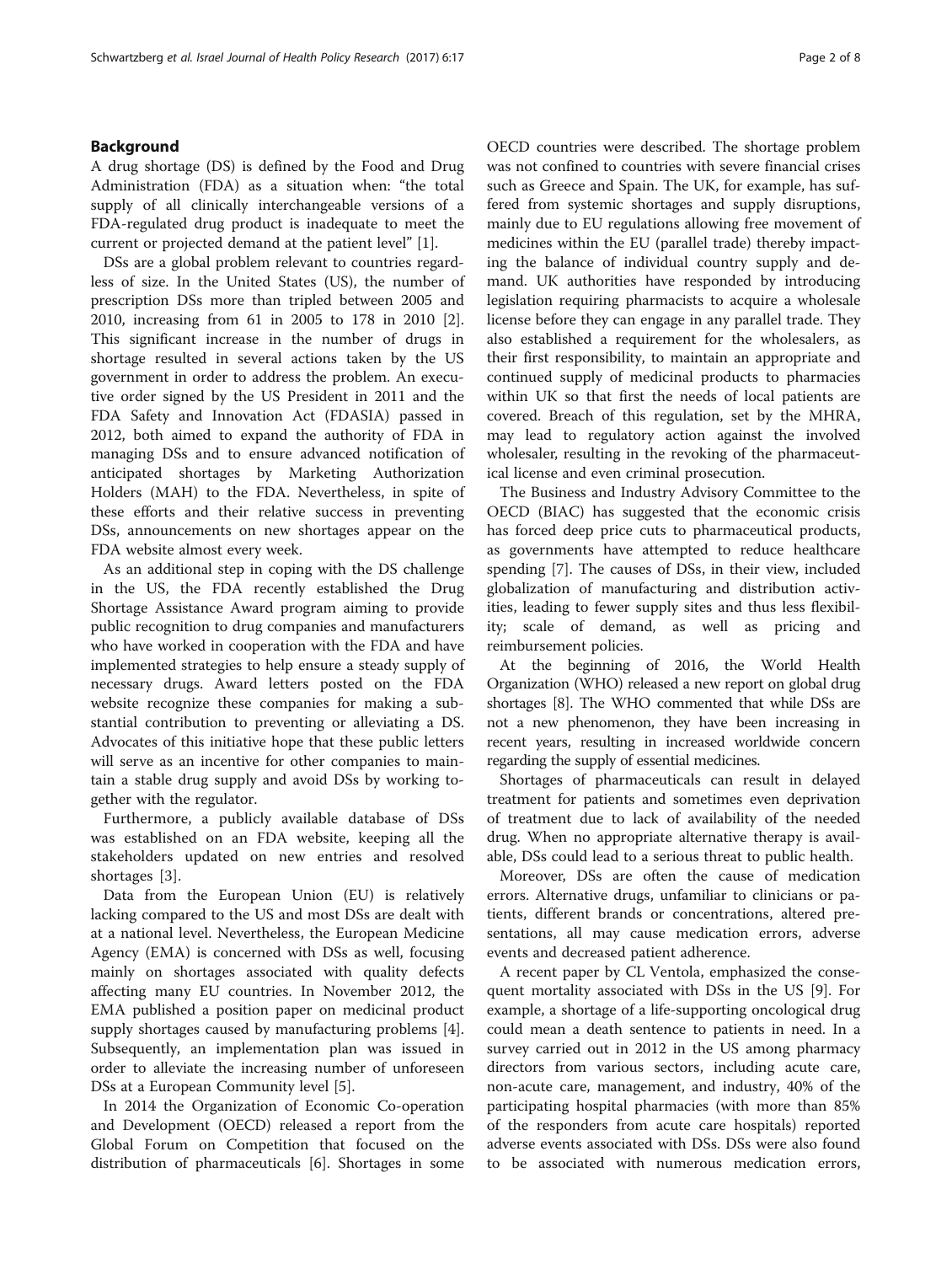including drug omission, wrong dose and drug administrations. Many responders to the survey reported that DSs lead to delayed or even cancelled care. These cancellations included procedures, surgeries, chemotherapy and other treatments [\[10](#page-7-0)].

Numerous studies and reviews have referred to the possible impact of DSs on public health. Exploring the problems and the negative outcomes of DSs, Clauder et al. have conducted a survey among pharmacy directors in North Carolina, South Carolina, Georgia, and Florida [\[11\]](#page-7-0). Responders reported that DSs cause 1 to 5% error rates in hospitals, and 60% of the time DSs create unsafe conditions for patients and staff. In a survey carried out in a pediatric Intensive Care Unit (ICU), surprisingly, no increase in medication error rate was found due to shortage of sedatives. The authors hypothesize that the reason for this lack of difference is ongoing communication and information provided by the clinical pharmacists and routine face-to-face education with prescribers during the shortage period [[12\]](#page-7-0).

Besides affecting the quality and the safety of public health, DSs have a significant financial effect on health systems. For example, the financial burden of drug supply disruptions to hospitals in the US was estimated in 2011 to be \$200 million annually, because of the need to purchase more expensive therapeutic substitutes. Another \$216 million of indirect costs were estimated as a result of labor costs due to time spent by healthcare personnel in the management of DSs in hospitals [\[9](#page-7-0), [13](#page-7-0)]. These estimations take into account only part of the financial burden of DSs, as they neglect the costs of incorrect or non-optimal treatment, leading to an increased number of hospitalization days, additional drugs required, etc. Nearly all responders to a survey carried out in hospitals and other healthcare institutions in 2010 in the US experienced an increase in drug costs as a result of a shortage, due to purchasing drugs offcontract, buying more costly brand names and alternative medications at increased price due to limited supplies [[14](#page-7-0)].

In this article, we will describe the current situation in Israel with reference to other countries emphasizing special circumstances relevant to the Israeli health system. Due to the lack of data on outpatient DSs worldwide, the analysis of the situation in Israel, and references to EMA and FDA, focuses mainly on inpatient DSs. Furthermore we will discuss approaches and solutions to overcome this phenomenon.

## Methods

Since 2013, The Israeli Ministry of Health (MoH) receives and documents notifications regarding supply shortages from MAH. We have searched this database to identify the scope of the problem and steps taken by

the Pharmaceutical Division in the prevention and management of DSs. Furthermore, recent policies by EMA and FDA in the management of DSs are described.

## Results and discussion

## Drug shortages in Israel

Based on the data collected by MoH, between 2013 and 2015, 677 DS notifications were received: 191 in 2013, 240 in 2014 and 246 in 2015. In the US, 117, 44 and 44 DSs were tracked in the years 2012, 2013 and 2014, respectively. The FDA helped to prevent 282 DSs in 2012, 170 shortages in 2013 and 101 shortages in 2014 [\[3](#page-7-0)]. Of these DSs, 31% had no available therapeutic alternatives. Sixty to seventy percent of the DSs were communicated by MAH to MoH at the time of DS coming into effect or up to 1 month before, lacking advanced notification essential for management and prevention of DSs. These shortages included sole supplier drugs for various medical conditions, including tranexamic acid tablets and injection, cefotaxim sodium injection, fluphenazine decanoate injection, metolazone tablets, ipatropium bromide respiratory solution, nitroprusside solution, clomifene citrate tablets, oral midazolam, acyclovir ophthalmic ointment, alfacalcidol drops, barium sulfate suspension for radiography, morphine injections, lidocaine injections, midazolam injections, melphalan injections, adrenalin injections, etc.

Figure [1](#page-3-0) demonstrates the distribution by ATC (Anatomical therapeutic chemical) categories of DSs in Israel during the years 2013–2015. DSs were disseminated throughout a wide array of the therapeutic groups and affected various aspect of medical care. The most prevalent ones included cardiovascular drugs (15%), anti-infectives for systemic use (16%) and drugs for the treatment of nervous system disorders (21%).

The following case studies provide examples of the complexity of DSs as seen in Israel, some of which may be relevant to other countries as well.

At the beginning of May 2013, the Israeli MoH received a notice of a possible shortage of phenytoin effective almost immediately and anticipated to last for a period of up to 6 months. Phenytoin is an anti-epileptic drug with narrow therapeutic range and non-linear metabolic elimination. Its therapeutic range is so limited, that cases of patients developing breakthrough seizures due to batch-to-batch variations are described in the scientific literature [[15\]](#page-7-0). In dealing with this potential shortage, a careful assessment and risk minimization measures are paramount. In a small country like Israel, where only one drug supplier of phenytoin exists, no local alternatives are available. Attempts by the MAH to find another source of drug supply were futile since the shortage was global. A special task force, including the four Health Management Organizations (HMOs) and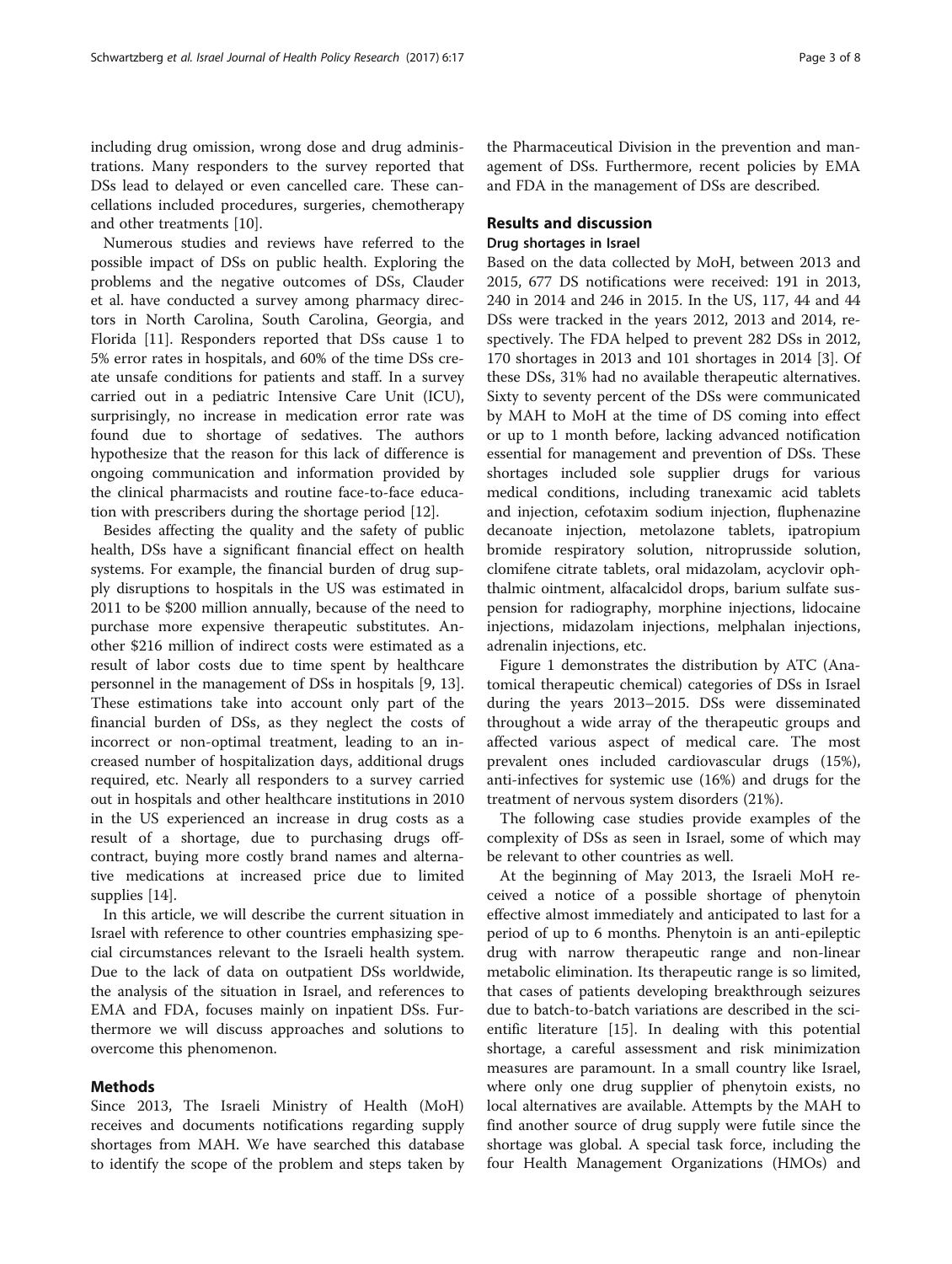<span id="page-3-0"></span>

leading expert neurologists was established by the Israeli MoH, in order to address this shortage. Due to the narrow therapeutic index of phenytoin, it was important to ensure that the alternative will resemble as much as possible the currently supplied drug to minimize the risk of patients developing breakthrough seizures. In collaboration with the Israeli Neurology Association, a decision was made to supply the remainder of the drug to patients already receiving phenytoin; directing new patients towards alternative therapies. Several potential candidates for phenytoin generics were located in Europe. Since no studies comparing the various phenytoin products were found, it was decided by the task force that comparative bioavailability tests should be carried out to determine which of the available alternatives most resembles the product registered and marketed in Israel. Fortunately, at the last minute, the MAH was able to find an alternative supply site for the original drug and the threat of DS was addressed.

Another example of a DS is Clomiphene citrate, a sole supplier drug used for induction of ovulation. Following intervention by the MoH, the MAH was able to allocate to the Israeli market a supply of the same drug manufactured in Israel for export, thus temporarily resolving the shortage.

Additional imminent shortage of a topical preparation for treatment of burn wounds arose following rapid alert report received by the MoH in 2014 regarding possible cross-contamination with penicillin. Following risk assessment of drug shortage vs. possible side-effect as a result of cross-contamination, it was decided to add a special labeling to the drug's package notifying the customers that this product should not be used in patients sensitive to beta-lactams. The distribution of the product was accompanied by a Dear Health Care Provider (DHCP) letter and a notice to the public made by MoH.

In March 2014, a routine inspection of the manufacturing facility of oromucosal solution of midazolam, a drug indicated to stop sudden and prolonged convulsive seizures in children, was carried out. The inspection revealed failures in the quality management of the manufacturing process of the drug, raising concerns regarding a potential risk of cross-contamination with amsacrine, another medicine produced at the same site used for the induction and maintenance of remission in acute leukemia in adults. Tests did not find any residuals of amsacrine. As a precautionary step, the drug was recalled in Member States where suitable alternative treatments were available. Due to the lack of available alternatives, the product was classified as critical and it was decided to maintain its supply to the Israeli market.

One of the major concerns in DSs worldwide is disruption in the supply of sterile injectables, resulting in severe impact on public health. During the years 2013–2015 in Israel, 27% of DSs were supply interruptions of injectables and approximately 20% of them were IV injections. Surprisingly, this was in contrast to the situation in the US, where a significantly higher incidence of shortages related to sterile injectable products was noted. For example, according to FDA data in years 2011–2012, sterile injectables accounted for about 70% of all DSs [[16\]](#page-7-0).

Throughout 2014–2015, Israel experienced three major DS crises leading to disruption of drug supply; two of them involved local manufacturing sites. In one case, all the production of a MAH was moved to a new manufacturing plant. During the preparation for this major variation, following discussions between the MoH and the MAH, it was decided to increase the inventory of critical drugs to 6 months of use, taking into account the MAH being the sole supplier for these products. Unfortunately, due to unexpected production difficulties at the new facility, these efforts were insufficient, resulting in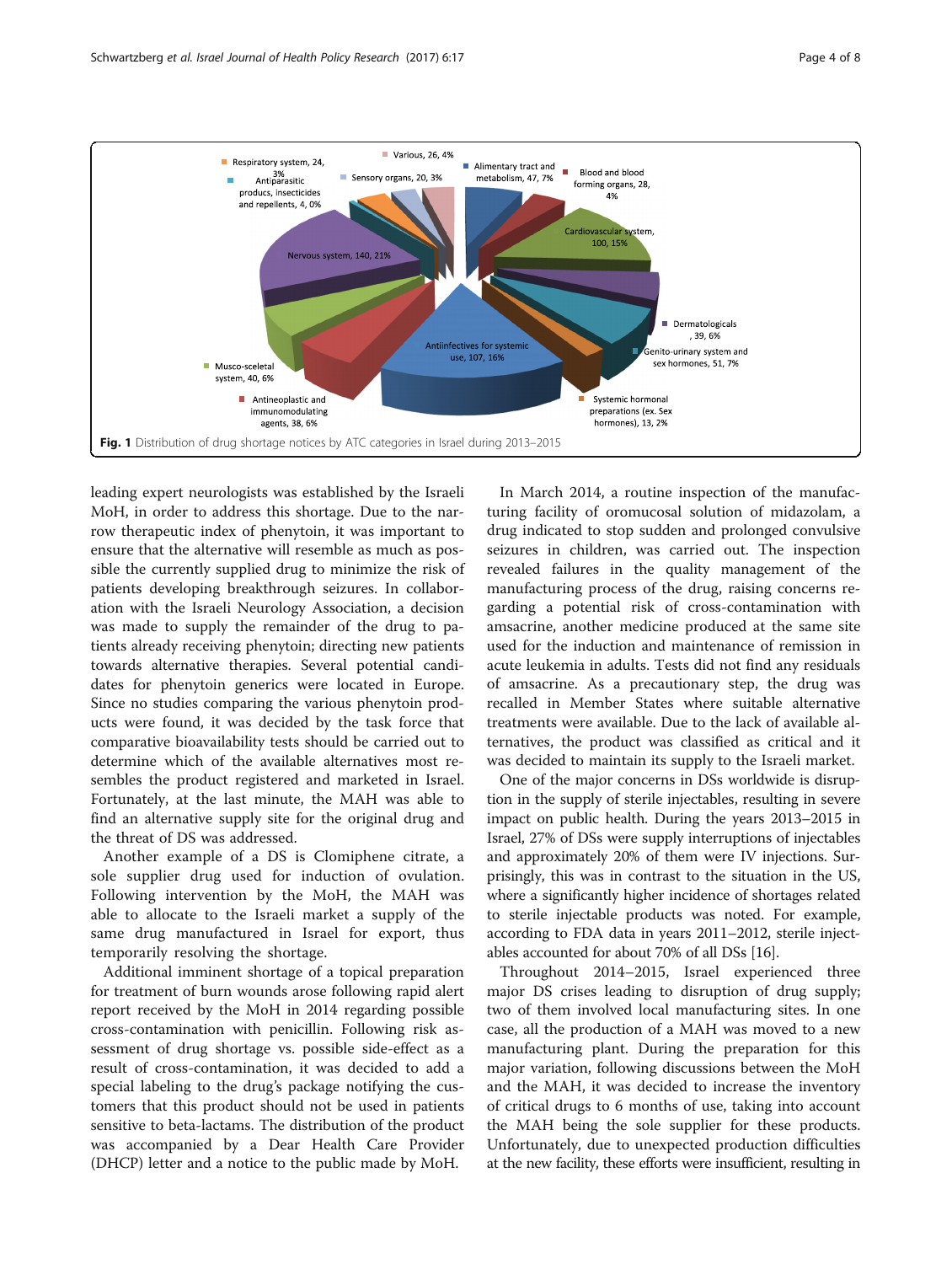an immediate shortage of many critically important injectables such as midazolam, lidocaine and morphine. In another incident, one of the major pharmaceutical companies in Israel relocated the secondary packaging site of solid oral dosage form products, creating an ongoing temporary shortage in 90 of the company's drugs (some of them with a single supplier). Another crisis, related to the transfer of the production of injectables to a new manufacturing facility abroad, is still having an impact on their supply chain, resulting in the need to import non registered alternatives. The MoH is working closely with the MAH, other manufacturers, importers and healthcare institutions to find a solution for this problem.

## Etiology of drug shortages in Israel

The etiology of DSs in Israel is similar to FDA and EU, being multifactorial and related to one or more of the following factors:

- Quality problems that are not limited to the final drug product, but often found in the raw materials, affect drug production and supply around the globe. Major challenges are quality problems with Active Pharmaceutical Ingredient (API) from emerging countries like India and China. Just recently, Good Manufacture Practice (GMP) approvals of several large global manufacturers of APIs have been revoked following inspections carried out by mature regulatory authorities. Failure of quality management in facilities that produce the finished dosage form of the drug was directly responsible for 56% of sterile injectable DSs in 2011 in the US [[17](#page-7-0)].
- Disruption or delay in the supply of the raw or bulk material can affect multiple manufacturers and result in a country/regional/worldwide DS. For example, a shortage of the injectable antibiotic streptomycin was reported in 15 countries in 2010, with 11 more countries predicting their stock would run out before they could be replenished [\[18](#page-7-0)].
- Regulatory authorities' requirements for improvement of the manufacturing process have become a complex and expensive effort for pharmaceutical companies. Many companies, especially, but not limited to small ones, are unable or unwilling to make capital investments to sufficiently upgrade the infrastructure required according to the updated GMP standards. Hence, manufacturers often choose to discontinue production of low priced off-patent drugs. The phenomena is further accentuated in a small country with strict regulations like Israel, where local manufacturers are sometimes required to implement changes in the manufacturing/validation process of drugs intended for a relatively small local market.
- The situation in Israel, with limited market size and number of competitors, results in many drugs being manufactured solely by one company. Therefore, in case of manufacturing or supply difficulties, the risk for a nationwide shortage constantly exists. Special emphasis should be drawn to sterile injectable products with revenues barely covering the costs of production. Currently in Israel, numerous old, well established and extensively used drugs in an ICU setting, like lidocaine, midazolam and dipyridamole, are manufactured and registered by a single company.
- Low prices of certain off-patent medicines may contribute to DSs and drive manufacturers of these medicines out of the market. Furthermore, in Israel, reference pricing policy is determined by referencing overseas countries, but not necessarily reflecting global and local market conditions. Fluctuations in currency exchange rates influence prices as well. This, in turn, may lead to situations in which the revenue of drugs will not cover the costs of production, resulting in permanent DSs.
- Just-in-time inventory control by manufacturers, medical product distributors and healthcare institutions reduces the possibility to cope with DSs at times of unexpected demand changes or supply disruption. In cases in which an MAH is the main or sole source for a medication on the market, a manufacturing/supply chain problem can often result in a DS affecting the entire country.
- The drug market in Israel is centralized and dominated by Health Management Organizations (HMOs) with large scale generic medication tenders. Therefore, all approved generics and innovative drugs of the same International Nonproprietary Name (INN) are perceived as switchable by the HMOs (with the exception of biosimilars, where a different policy exists). Thus, the HMOs buy their drugs based almost entirely on pricing. This often leads to a situation, where an MAH that fails to win a tender discontinues manufacturing or local distribution of the drug, resulting in only one alternative with sole supplier on the market.
- The Israeli regulation currently mandates Certificate of Pharmaceutical Product (CPP) from a predetermined limited set of "authorized countries" as stated in the legislation. This demand is a prerequisite for drug registration. Consequently, this limits the drugs submitted for registration in Israel.

## Steps for managing drug shortages based on the Israeli experience

Unfortunately, without supporting legislation, a regulatory authority cannot instruct a pharmaceutical company/MAH to produce a drug. It also has no capacity to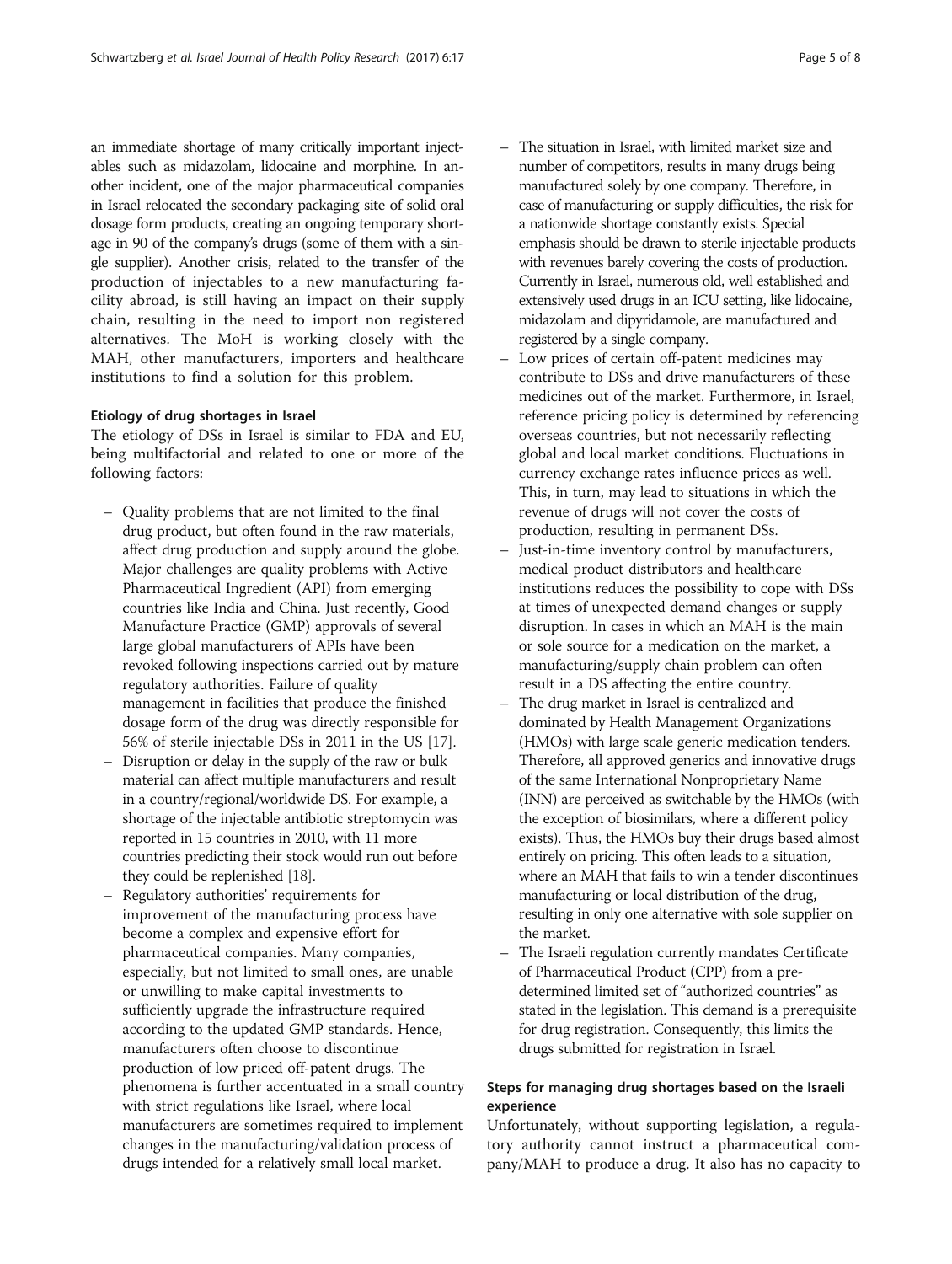influence a DS that occurs due to commercial agreements between manufacturers and healthcare institutions.

While the root cause of DSs is usually outside the regulator's control, some of the shortages can be managed and even prevented by activities promoted by the MAH and/or the regulator, especially when both parties collaborate effectively.

One of the key steps in overcoming some of the DSs is ensuring that the regulator receives a notice of the upcoming shortage well in advance. Early disclosure of a shortage by the MAH can allow the regulator to find alternative solutions to overcome the crisis.

In their attempt to prevent and mitigate DSs, the FDA implemented section 506 (c) of the Federal Food Drug and Cosmetic Act requiring MAHs to notify of any manufacturing discontinuance or interruption in manufacturing of the product at least 6 months prior to the date of the discontinuance or as soon as possible and in no case later than 5 business days after DS occurs. EMA requires MAHs to notify the Members State's competent authority no less than 2 months before the expected interruption in the market.

Until May 2013, the Israeli MoH required MAHs to notify only in cases of permanent marketing termination. The procedure for the notification process in event of drug shortage, also known as Procedure 104, was updated, requiring MAHs to notify the MoH of any permanent or temporary DS anticipated to last more than 2 weeks, at least 6 months prior to the estimated shortage start date. This notification requirement enables the Israeli MoH to monitor DSs in Israel, to receive early notifications of such incidents and to take risk mitigation measures. Additionally the procedure requires the MAH to discuss any future termination with the MoH in order to find acceptable solutions in view of public health considerations. The MoH reserves the right to instruct the MAH to continue distribution of a medicine under special circumstances.

During the years 2013, 2014 and 2015, 58, 71 and 64% (respectively) of the DS notices were received immediately before the shortage (less than 1 month before the shortage came into effect). A decrease in immediate notifications was noted in the months following the update of the procedure. Nevertheless, in spite of the updated requirements, many MAHs still fail to provide the MoH with adequate notice on forthcoming shortages. The lack of compliance with the early notification requirements could be due to the fact that the MAH is not always aware in advance of future shortages and thus is unable to meet the requirement for 6 months notification. This is especially evident when the disruption of the drug supply is caused by global API shortage, quality issues requiring withdrawal from the market of one or more batches of the product, noncompliance with GMP requirements following regulatory inspection and others.

The Israeli MoH developed a protocol for the management of DSs based on country specific experience. According to the protocol, following the MAH notification of the forthcoming shortage of drug with no generic alternatives, the MoH engages all the relevant stakeholders, including Health Care Professionals (HCP), HMOs and/or hospitals and drug importers, to identify a possible solution (e.g. importing similar drug from abroad or issuing instructions to HCPs regarding the shortage and the possible therapeutic alternatives). In some cases, after careful risk evaluation, the MoH may expedite evaluation of drugs that are in shortage to allow the distribution of a drug with relatively minor defects, such as inappropriate labeling or packaging, etc. Cross-contamination of midazolam with the cytotoxic agent amsacrine, described above in this manuscript, is an excellent example of risk management by the Pharmaceutical Division. In another case, similarly to the decision taken by the FDA, a product containing glass particles was allowed to be distributed into the market accompanied by a filter and a DHCP letter instructing the HCP to use the filter to remove potential particles from the product.

According to Procedure 104, it is the responsibility of MoH to notify the public regarding the forthcoming shortage. Furthermore, the MoH actively seeks alternative supply sources of the drug in shortage, to import either a registered or a non-registered drug. Israeli legislation allows for importation of non-registered drugs from authorized countries under article 29 C of the Pharmacist Regulations—Medicinal Products. This allows for a quick and effective way of obtaining drug supply in shortage.

Another step taken by MoH once a shortage is imminent is to instruct the MAH to control more adequately the distribution of the drug in shortage, preventing excess purchase of large quantities by some of the customers and enabling all the stakeholders to receive appropriate restricted drug quantities. An additional strategy may be to instruct physicians, to prescribe the remaining product to defined patient populations and for specific clinical situations, where no appropriate alternatives are available, thus switching or initiating the remaining patients to other therapeutics alternatives.

The presence of a generic drug is not always a guarantee for preventing DSs. The manufacturer may not have the flexibility to increase drug production to meet the national demand in a timely manner, especially at short notice. The MAH of an imported alternative may be unable to increase the supply of the drug into the country due to lack of finished product, previous commitments to other customers and delivery schedules at the manufacturing facility.

In the effort to reduce the number of DSs occurring in Israel each month, the MoH has recently published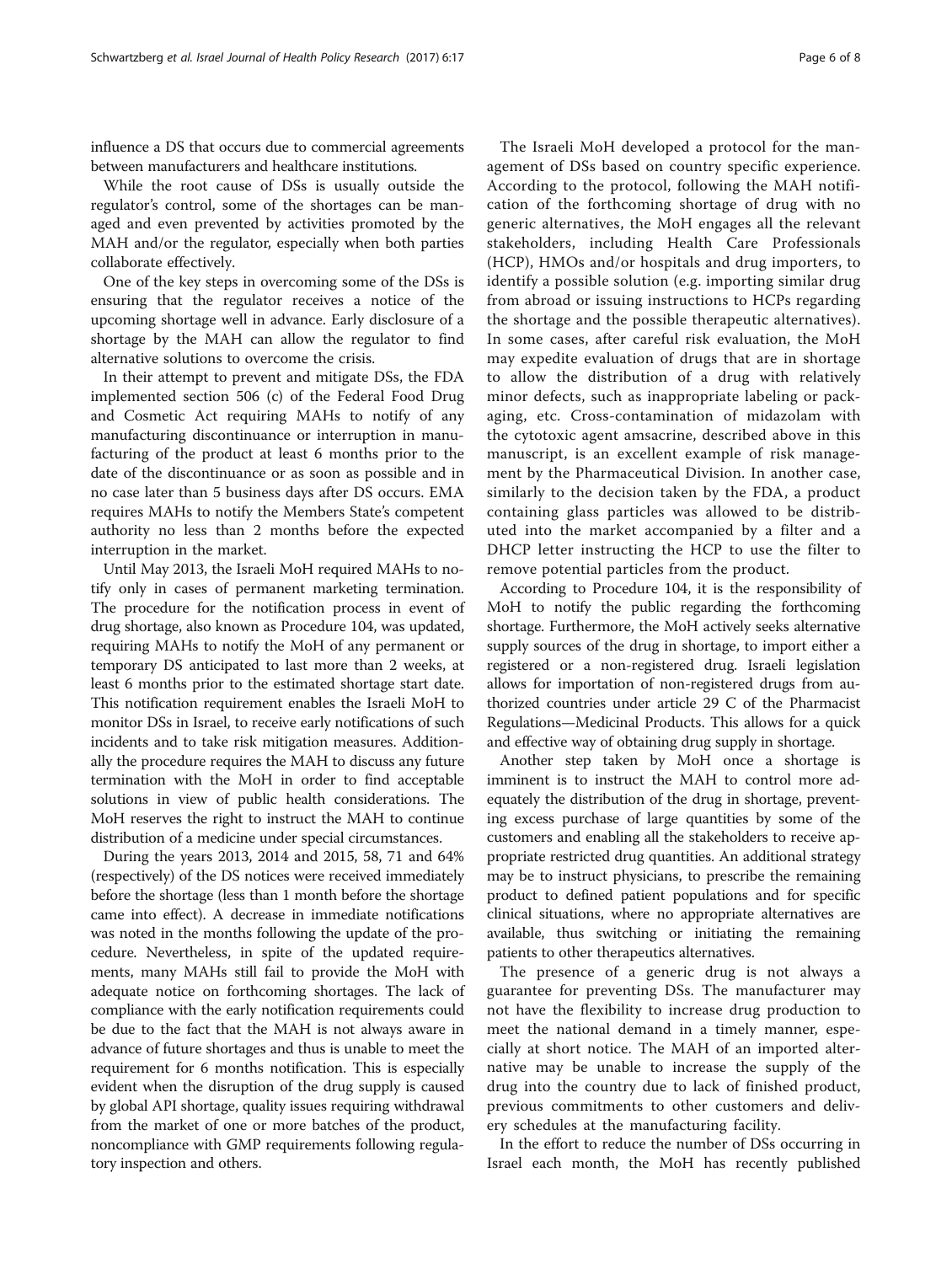Procedure 120 which introduces an expedited pathway for authorization of well-established/grandfather drugs. Such drugs were usually registered in Israel in the past or are similar to products registered and marketed for more than 10 years in authorized countries and are imported to Israel under article 29 C. This procedure is currently being evaluated for its impact on reducing the number of non-registered drugs imported to Israel.

One of the causes for cessation of drug distribution in Israel is price reductions. The pricing reference model in Israel is based on overseas reference prices of drugs as well as currency exchange rates. Following the MoH decision on the reference price, HMOs, using an effective tender system may reduce the price even further. This pricing system may be problematic especially with old drugs and small pharma companies. Reference prices for old drugs may be so low that any further decrease makes the production and/or distribution of these important drugs non feasible. Additionally, small local pharma companies may find it difficult to cope with drug suppliers from abroad unwilling to accept the designated price. This challenge has generated important discussions within the Ministry on ways to preserve the availability of such drugs on the market. One of the strategies chosen to overcome this was to suspend any further reductions in drugs prices below 17 new Israeli shekels. The Pharmaceutical Division's role as an important stakeholder overseeing DSs was an essential factor preventing further reductions below this price.

Finally, as part of Israel preparedness to emergency scenarios (war, earthquake and other natural disasters), it was decided to instruct all MAHs to hold at any time at least 1 month's supply of all registered drugs in Israel. This strategy was recently published and is monitored and enforced. This requirement is now applicable to both registered drugs and new molecules under evaluation for registration. HMO's and medical institutions are obliged to ensure a 1 month's supply of nonregistered drugs which are part of the National Health Basket and are imported into Israel under article 29 C of the Pharmacist Regulations—Medicinal Products.

## Conclusions

In this paper, we have described the topic of DSs in Israel, with use of statistics for years 2013–2015. We have analyzed the etiology of DSs and utilized selected examples and the actions taken in their management.

Despite all the steps taken by the Israeli MoH to prevent and manage DSs, their number continues to rise annually. As described in this paper, numerous steps are being taken in the management of DSs, including early notification, working closely with the MAH, preservation of prices for grandfather drugs, procedure 120 and the request for no less than 1 month drug supply in Israel at any time. In order to prevent the selection of one supplier/brand by HMOs due to generic/generic tenders, it was even considered to instruct the HMOs to maintain two suppliers for certain critical drugs, thus limiting the possibility of sole drug supplier on the market.

The MoH periodically publishes a call for manufactures and importers to apply for registration of old well established (grandfather) drugs currently imported under article 29 C. This call was positively taken by potential MAHs.

The MoH preemptively takes measures to overcome the challenge of DSs. A designated unit was established to deal with this ongoing and important task and all DSs are publicly available on the unit's website. In spite of the time and efforts invested, this problem is yet to be solved. While cooperating with the MAHs is a key factor for this process, currently, there are no deterring measures set in legislation, including financial constraints for any MAH not complying with the requirements set by the MoH. Introducing these deterring measures could serve to minimize the frequency of DS.

DSs pose significant public health hazard worldwide. Early notification and open dialog between the MAH and the regulator is essential for preventing and mitigating the impact of shortages. Further collaboration of all stakeholders, including international stakeholders, is required to overcome these substantial challenges.

#### Abbreviations

API: Active Pharmaceutical Ingredient; ATC: Anatomical therapeutic chemical; BIAC: Business and Industry Advisory Committee; CPP: Certificate of pharmaceutical Product; DHCP: Dear Health Care Provider; EMA: European Medicine Agency; EU: European Union; FDA: Food and Drug Administration; FDASIA: Food and Drug Administration Safety and Innovation Act; GMP: Good Manufacture Principles; HMO: Health Management Organization; ICU: Intensive Care Unit; INN: International Nonproprietary Name; MAH: Marketing Authorization Holder; MoH: Ministry of Health; NIS: New Israeli Shekel; OECD: Organization of Economic Cooperation and Development; SOP: Standard Operating Procedure; US: United States

#### Acknowledgements

We would like to thank Dr. Roni Shiloh from Teva Pharmaceutical Industries Ltd for his assistance.

#### Funding

Not applicable.

#### Availability of data and materials

Data sharing is not applicable to this article. Information on specific drug shortages as published by the Ministry of Health of Israel can be found at [http://www.health.gov.il/NewsAndEvents/Recall\\_drugs/Pages/drugstop.aspx.](http://www.health.gov.il/NewsAndEvents/Recall_drugs/Pages/drugstop.aspx)

#### Authors' contributions

All the authors participated in writing the paper. The paper was reviewed by all authors. All authors read and approved the final manuscript.

#### Authors' information

Dr. Eyal Schwartzberg is the head of the Pharmaceutical Division at the Ministry of Health. He is also a senior lecturer at the School of Pharmacy at the Ben-Gurion University at the Negev, Beersheba, Israel. Dr. Denize Ainbinder is head of Drug Registration Department at the Pharmaceutical Division, Ministry of Health of Israel. During the years 2013–2015, she was responsible for monitoring and management of drug